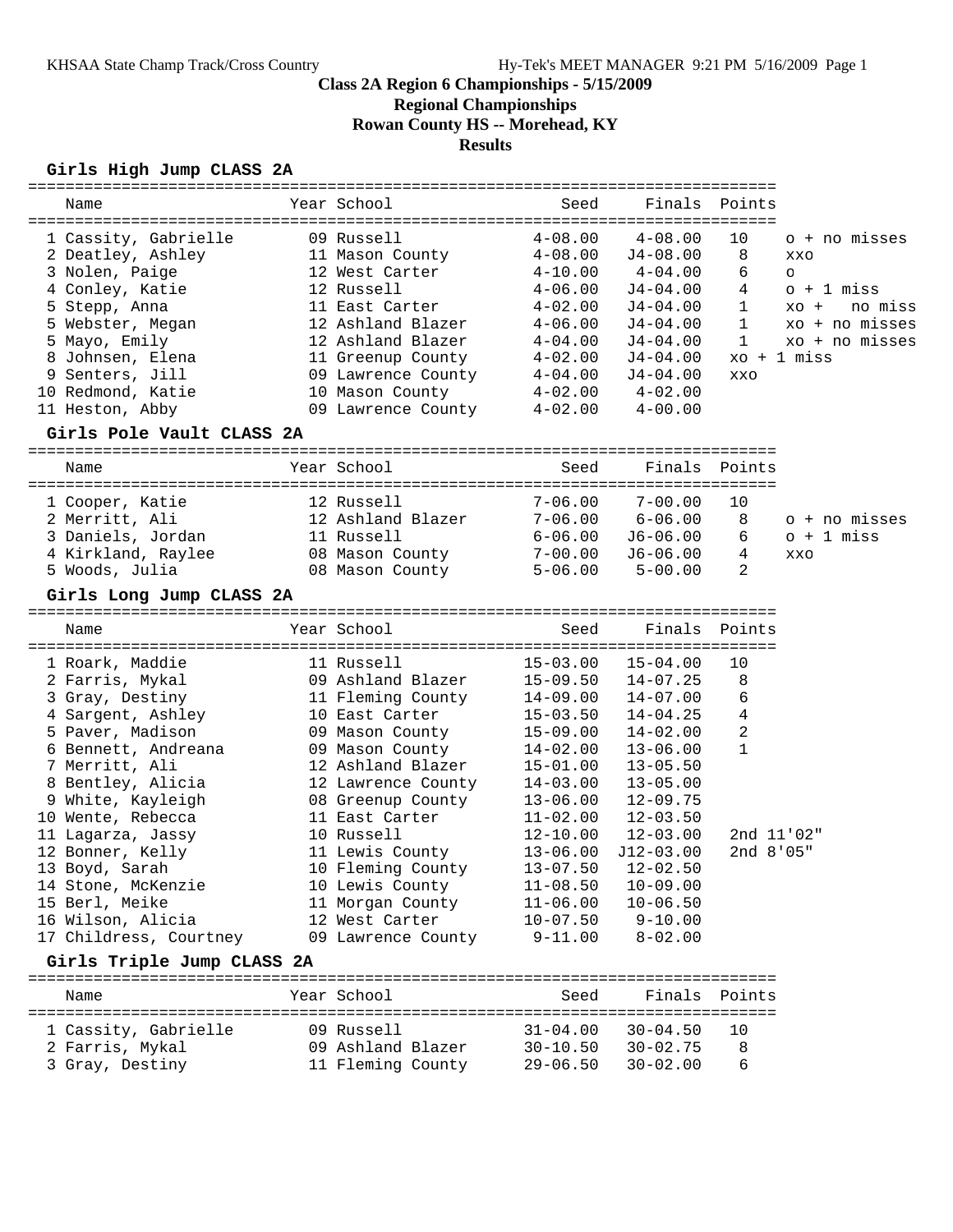**Regional Championships**

**Rowan County HS -- Morehead, KY**

#### **Results**

#### **....Girls Triple Jump CLASS 2A**

| 4 Dixon, Jenna   | 11 Boyd County    | $30 - 06.00$ | 29-10.25     | 4  |
|------------------|-------------------|--------------|--------------|----|
| 5 Merritt, Ali   | 12 Ashland Blazer | $31 - 03.00$ | 29-07.00     | -2 |
| 6 Stewart, Mary  | 09 Mason County   | $29 - 08.00$ | $29 - 01.00$ |    |
| 7 Conley, Katie  | 12 Russell        | $28 - 07.00$ | $29 - 00.25$ |    |
| 8 Harris, Tiarra | 10 Mason County   | $27 - 11.00$ | $28 - 03.00$ |    |
| 9 Johnsen, Elena | 11 Greenup County | $27 - 08.00$ | $27 - 11.25$ |    |
| 10 Rowe, Allison | 10 Greenup County | $21 - 08.00$ | $21 - 02.00$ |    |
| -- Randle, Erin  | 09 East Carter    | $24 - 06.00$ | FOUL         |    |
|                  |                   |              |              |    |

#### **Girls Shot Put CLASS 2A**

================================================================================ Name Year School Seed Finals Points ================================================================================ 1 Kenser, Shelby 12 Boyd County 32-02.00 31-10.50 10 2 Crum, Sierra 11 Ashland Blazer 31-07.00 30-06.00 8 3 Webster, Tashina 12 East Carter 28-03.00 28-11.00 6 4 Morant, Kirsten 10 East Carter 27-01.50 26-10.00 4 5 Seasor, Tori 10 Boyd County 25-08.00 26-07.00 2 6 Skaggs, Brittany 12 Lawrence County 28-02.00 26-04.50 1 7 Cherry, Nikki 12 Lewis County 26-03.00 26-02.50 8 Jackson, Destiny 11 Fleming County 27-02.00 25-04.00 9 Lavender, Sarah 12 Russell 27-10.50 25-03.00 10 Jamison, Alyssa 09 Lewis County 21-09.00 22-11.50 11 Harmon, Marybeth 12 Morgan County 23-04.00 22-05.50 12 Preston, Megan 10 Lawrence County 21-08.00 21-07.00 13 Fletcher, Jessica 12 Morgan County 21-04.25 20-11.00 14 Gulley, Courtney 10 Fleming County 21-05.00 20-10.00 15 Johnson, Megan 12 Ashland Blazer 22-05.00 20-04.50 16 Harris, Tiarra 10 Mason County 23-09.50 20-00.00 17 Dunaway, MacKenzie 08 Greenup County 19-09.00 19-05.00 18 Mullikin, Kirstie 10 Mason County 18-09.00 18-10.00 19 Hutchinson, Amanda 12 Greenup County 16-06.00 16-06.00

#### **Girls Discus Throw CLASS 2A**

| Name                  |                 | Seed                                                                                                                                                                                                                                                                                                                                                     |           |                                                                                                                                                                                                                       |
|-----------------------|-----------------|----------------------------------------------------------------------------------------------------------------------------------------------------------------------------------------------------------------------------------------------------------------------------------------------------------------------------------------------------------|-----------|-----------------------------------------------------------------------------------------------------------------------------------------------------------------------------------------------------------------------|
|                       |                 | $92 - 03$                                                                                                                                                                                                                                                                                                                                                | 94-00     | 10                                                                                                                                                                                                                    |
| 2 Crum, Sierra        |                 |                                                                                                                                                                                                                                                                                                                                                          | $91 - 01$ | 8                                                                                                                                                                                                                     |
| 3 Kenser, Shelby      |                 |                                                                                                                                                                                                                                                                                                                                                          | $90 - 02$ | 6                                                                                                                                                                                                                     |
| 4 Skaggs, Brittany    |                 |                                                                                                                                                                                                                                                                                                                                                          | $83 - 09$ | 4                                                                                                                                                                                                                     |
| 5 Webster, Tashina    |                 |                                                                                                                                                                                                                                                                                                                                                          | $81 - 07$ | 2                                                                                                                                                                                                                     |
| 6 Johnson, Megan      |                 |                                                                                                                                                                                                                                                                                                                                                          | $65 - 07$ | $\mathbf{1}$                                                                                                                                                                                                          |
| 7 Evans, Stacy        |                 |                                                                                                                                                                                                                                                                                                                                                          | $62 - 06$ |                                                                                                                                                                                                                       |
| 8 Harmon, Marybeth    |                 |                                                                                                                                                                                                                                                                                                                                                          | $60 - 07$ |                                                                                                                                                                                                                       |
| 9 Lavender, Sarah     |                 |                                                                                                                                                                                                                                                                                                                                                          | $57 - 05$ |                                                                                                                                                                                                                       |
| 10 Preston, Megan     |                 |                                                                                                                                                                                                                                                                                                                                                          | $55 - 10$ |                                                                                                                                                                                                                       |
| 11 Jackson, Sheniqua  |                 |                                                                                                                                                                                                                                                                                                                                                          | $55 - 05$ |                                                                                                                                                                                                                       |
| 12 Harris, Tiarra     |                 |                                                                                                                                                                                                                                                                                                                                                          | $53 - 02$ |                                                                                                                                                                                                                       |
| 13 Hutchinson, Amanda |                 |                                                                                                                                                                                                                                                                                                                                                          | $49 - 01$ |                                                                                                                                                                                                                       |
| 14 Lytle, Myranda     |                 |                                                                                                                                                                                                                                                                                                                                                          | $49 - 00$ |                                                                                                                                                                                                                       |
| 15 Mullikin, Kirstie  |                 |                                                                                                                                                                                                                                                                                                                                                          | $46 - 11$ |                                                                                                                                                                                                                       |
| 16 Fletcher, Jessica  |                 |                                                                                                                                                                                                                                                                                                                                                          | $45 - 06$ |                                                                                                                                                                                                                       |
| 17 Stafford, Hannah   |                 |                                                                                                                                                                                                                                                                                                                                                          | $45 - 04$ |                                                                                                                                                                                                                       |
|                       | 1 Cherry, Nikki | Year School<br>12 Lewis County<br>11 Ashland Blazer<br>12 Boyd County<br>12 Lawrence County<br>12 East Carter<br>12 Ashland Blazer<br>11 Lewis County<br>12 Morgan County<br>12 Russell<br>10 Lawrence County<br>12 Fleming County<br>10 Mason County<br>12 Greenup County<br>10 Fleming County<br>10 Mason County<br>12 Morgan County<br>10 East Carter |           | Finals Points<br>$92 - 07$<br>$92 - 05$<br>$77 - 04$<br>$84 - 02$<br>$70 - 10$<br>$56 - 05$<br>$73 - 07$<br>$84 - 01$<br>64-04<br>61-02<br>$53 - 08$<br>$50 - 09$<br>$54 - 04$<br>$58 - 07$<br>$49 - 00$<br>$46 - 03$ |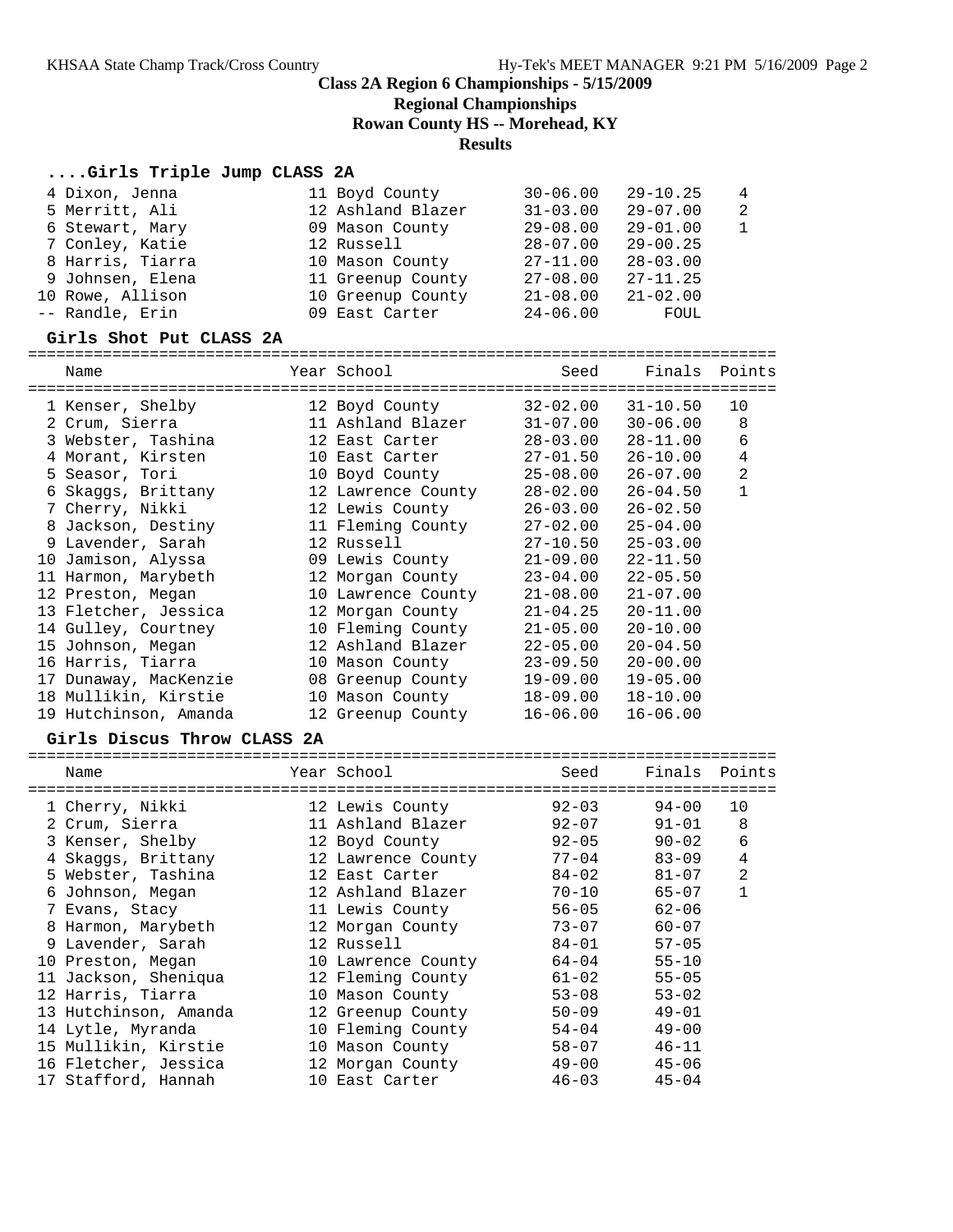**Regional Championships**

**Rowan County HS -- Morehead, KY**

#### **Results**

#### **....Girls Discus Throw CLASS 2A**

| 18 Dunaway, MacKenzie    | 08 Greenup County  | $52 - 04$    | $36 - 05$    |               |                |
|--------------------------|--------------------|--------------|--------------|---------------|----------------|
| Boys High Jump CLASS 2A  |                    |              |              |               |                |
| Name                     | Year School        | Seed         |              | Finals Points |                |
| 1 Rogers, Aris           | 12 Ashland Blazer  | $6 - 06.00$  | $6 - 04.00$  | 10            |                |
| 2 Rogers, Max            | 11 Russell         | $6 - 04.00$  | $6 - 02.00$  | 8             |                |
| 3 Linthicum, Dustin      | 09 Greenup County  | $6 - 00.00$  | $5 - 10.00$  | 6             |                |
| 4 Harper, Cory           | 10 Morgan County   | $5 - 08.00$  | $5 - 08.00$  | 4             | XO             |
| 5 Whitt, Caleb           | 09 West Carter     | $5 - 04.00$  | $J5-08.00$   | 2             | XXO            |
| 6 Frasher, Lucas         | 11 Lawrence County | $5 - 06.00$  | $5 - 06.00$  | 1             |                |
| 7 Thacker, Rodney        | 12 Russell         | $5 - 06.00$  | $5 - 04.00$  | $\circ$       |                |
| 8 Jackson, Brandon       | 11 Mason County    | $5 - 08.00$  | $J5-04.00$   | XXO           |                |
| 9 Leedy, Joe             | 09 Ashland Blazer  | $5 - 00.00$  | $5 - 00.00$  |               |                |
| Boys Pole Vault CLASS 2A |                    |              |              |               |                |
| Name                     | Year School        | Seed         | Finals       | Points        |                |
| 1 Kelsey, Zach           | 08 Rowan County    | $8 - 00.00$  | $9 - 00.00$  | 10            | o + no misses  |
| 2 Short, DJ              | 10 Rowan County    | $9 - 00.00$  | $J9 - 00.00$ | 8             | $o + 1$ miss   |
| 3 Harper, Cory           | 10 Morgan County   | $9 - 03.00$  | $J9-00.00$   | 6             | $o + 4$ misses |
| 4 Lee, Tanner            | 10 Fleming County  | $8 - 06.00$  | $8 - 06.00$  | 4             | $o + 1$ miss   |
| 5 Bates, Shawn           | 11 Russell         | $9 - 00.00$  | J8-06.00     | 2             | $o + 2$ misses |
| 6 Sanford, Wes           | 12 Russell         | $8 - 06.00$  | $J8 - 06.00$ | $\mathbf{1}$  | XO             |
| 7 Woods, Nathan          | 10 Mason County    | $7 - 06.00$  | $7 - 06.00$  |               |                |
| 8 Leadingham, CJ         | 09 Ashland Blazer  | $7 - 06.00$  | $7 - 00.00$  |               |                |
| 9 Jenkins, Evan          | 11 Ashland Blazer  | $7 - 00.00$  | $6 - 00.00$  |               |                |
| Boys Long Jump CLASS 2A  |                    |              |              |               |                |
| Name                     | Year School        | Seed         | Finals       | Points        |                |
| 1 Sergent, Jon           | 12 Rowan County    | $21 - 05.50$ | $21 - 01.00$ | 10            |                |
| 2 Linthicum, Dustin      | 09 Greenup County  | $20 - 01.00$ | $20 - 08.75$ | 8             |                |
| 3 Jackson, Brandon       | 11 Mason County    | $19 - 05.00$ | $20 - 02.00$ | 6             |                |
| 4 Rogers, Aris           | 12 Ashland Blazer  | $19 - 09.50$ | $19 - 10.75$ | 4             |                |
| 5 Holbrook, Joe          | 08 Morgan County   | $19 - 01.25$ | $19 - 07.25$ | 2             |                |
| 6 Rudd, Derek            | 12 Fleming County  | $19 - 02.00$ | $18 - 02.50$ | 1             |                |
| 7 Jones, Steven          | 12 Russell         | $19 - 00.00$ | $17 - 06.00$ |               |                |
| 8 Rogers, Max            | 11 Russell         | $19 - 07.00$ | $16 - 10.50$ |               |                |
| 9 Fleck, Will            | 11 Rowan County    | $17 - 06.00$ | $16 - 01.50$ |               |                |
| 10 Francia, Andrew       | 12 Lewis County    | $17 - 06.00$ | $15 - 10.75$ |               |                |
| 11 Maxey, Landon         | 09 Fleming County  | $17 - 09.00$ | $15 - 05.50$ |               |                |
| 12 Newsome, Austin       | 09 Greenup County  | $14 - 04.00$ | $14 - 07.50$ |               |                |
| 13 Evans, Ryan           | 12 Lewis County    | $15 - 02.50$ | $14 - 07.00$ |               |                |
| 14 Bartram, Nathaniel    | 09 Ashland Blazer  | $17 - 10.00$ | $13 - 06.50$ |               |                |
|                          |                    |              |              |               |                |

-- Vanhoose, Jason 11 Morgan County 10-08.50 FOUL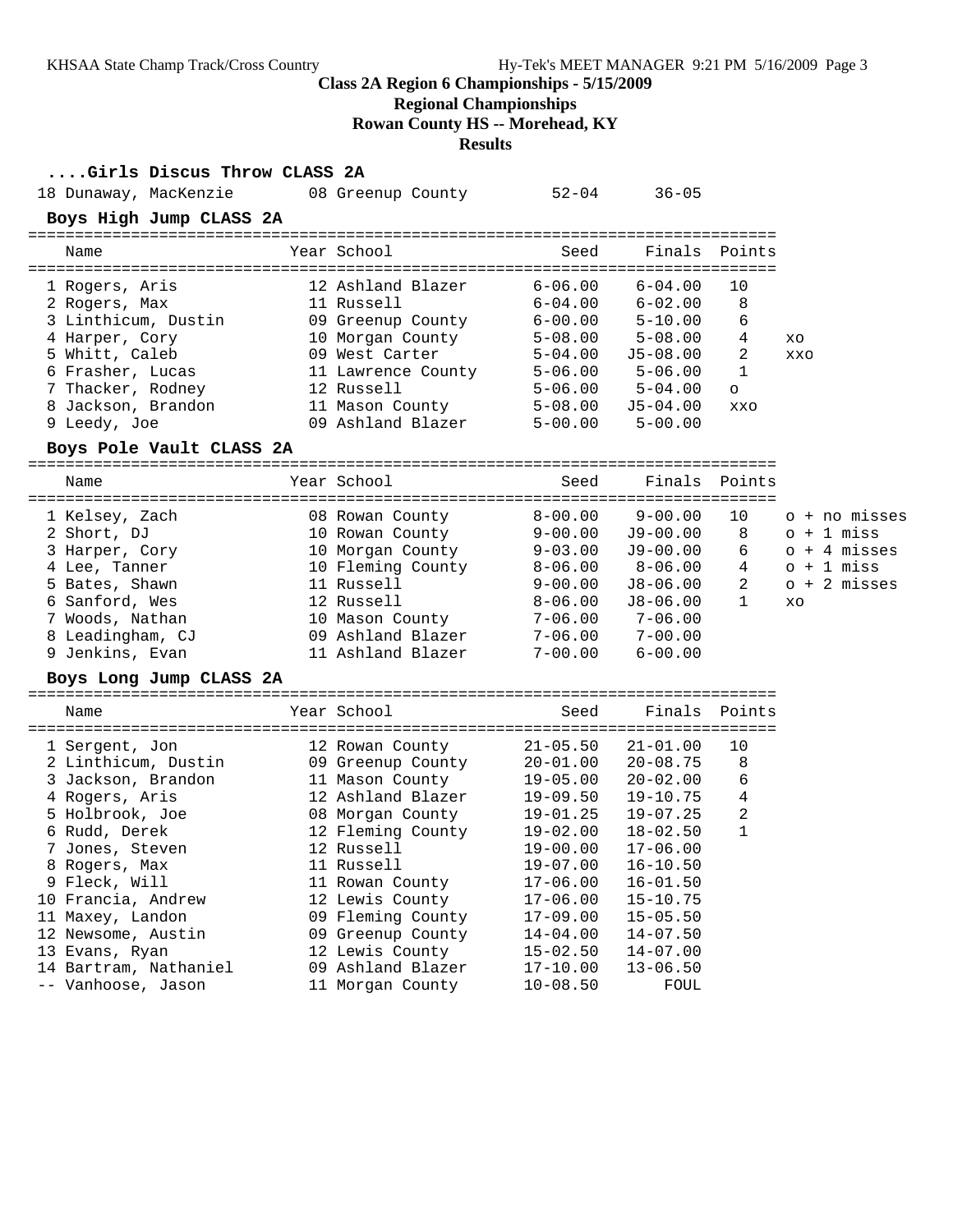**Regional Championships**

**Rowan County HS -- Morehead, KY**

## **Results**

#### **Boys Triple Jump CLASS 2A**

| Name                       |  | Year School        | Seed         | Finals       | Points         |  |  |
|----------------------------|--|--------------------|--------------|--------------|----------------|--|--|
|                            |  |                    |              |              |                |  |  |
| 1 Sergent, Jon             |  | 12 Rowan County    | $41 - 09.00$ | $42 - 04.50$ | 10             |  |  |
| 2 Rogers, Max              |  | 11 Russell         | $41 - 10.00$ | $40 - 05.00$ | 8              |  |  |
| 3 Rogers, Aris             |  | 12 Ashland Blazer  | $40 - 06.25$ | $40 - 02.00$ | 6              |  |  |
| 4 Clark, Chip              |  | 10 Fleming County  | $37 - 07.50$ | $37 - 11.00$ | $\overline{4}$ |  |  |
| 5 Maxey, Landon            |  | 09 Fleming County  | $33 - 07.50$ | $36 - 09.50$ | $\overline{a}$ |  |  |
| 6 Jones, Steven            |  | 12 Russell         | $35 - 10.00$ | $35 - 03.50$ | $\mathbf{1}$   |  |  |
| 7 Nolen, Nick              |  | 11 West Carter     | $34 - 07.00$ | $35 - 02.25$ |                |  |  |
| 8 Conn, Steve              |  | 12 West Carter     | $31 - 10.00$ | $33 - 03.25$ |                |  |  |
| 9 Jones, Colby             |  | 12 Morgan County   | $33 - 02.50$ | $32 - 09.50$ |                |  |  |
| 10 Barrett, Kevin          |  | 09 Ashland Blazer  | $31 - 09.00$ | $31 - 09.00$ |                |  |  |
| 11 Evans, Ryan             |  | 12 Lewis County    | $32 - 04.00$ | $29 - 11.00$ |                |  |  |
| Boys Shot Put CLASS 2A     |  |                    |              |              |                |  |  |
|                            |  |                    |              |              |                |  |  |
| Name                       |  | Year School        | Seed         | Finals       | Points         |  |  |
| 1 Jackson, Ryan            |  | 11 Fleming County  | $41 - 06.00$ | $42 - 01.00$ | 10             |  |  |
| 2 Edwards, Travis          |  | 10 Russell         | $41 - 07.00$ | $40 - 07.00$ | 8              |  |  |
| 3 Preston, Ben             |  | 11 Lawrence County | $40 - 09.50$ | $40 - 02.00$ | 6              |  |  |
| 4 Duncan, Devin            |  | 11 Fleming County  | $40 - 06.00$ | $39 - 07.00$ | $\overline{4}$ |  |  |
| 5 Fitzpatrick, Mark        |  | 12 Lawrence County | $42 - 05.00$ | $39 - 03.00$ | $\overline{2}$ |  |  |
| 6 Kelsey, Sean             |  | 12 Rowan County    | $38 - 04.50$ | $38 - 05.50$ | $\mathbf{1}$   |  |  |
| 7 Cox, Josh                |  | 09 Boyd County     | $35 - 00.00$ | $38 - 04.50$ |                |  |  |
| 8 Sweeney, Kirk            |  | 11 Mason County    | $38 - 02.50$ | $36 - 04.50$ |                |  |  |
| 9 Smith, Kamron            |  | 11 Russell         | $38 - 03.00$ | $36 - 00.50$ |                |  |  |
| 10 Newton, Alex            |  | 10 Mason County    | $35 - 11.00$ | $35 - 10.00$ |                |  |  |
| 11 Johnson, RJ             |  | 10 Ashland Blazer  | $35 - 00.00$ | $33 - 04.50$ |                |  |  |
| 12 Cantrell, Nate          |  | 11 Morgan County   | $36 - 08.00$ | $32 - 02.00$ |                |  |  |
| 13 Tackett, Nick           |  | 09 Greenup County  | $32 - 02.00$ | $32 - 01.00$ |                |  |  |
| 14 Lewis, Mitch            |  | 10 Lewis County    | $34 - 00.00$ | $31 - 11.00$ |                |  |  |
| 15 Sander, Jacob           |  | 09 Lewis County    | $31 - 03.00$ | $31 - 10.00$ |                |  |  |
| 16 Ward, Chase             |  | 09 Ashland Blazer  | $31 - 04.00$ | $31 - 02.50$ |                |  |  |
| 17 Prater, Isaiah          |  | 12 Morgan County   | $31 - 01.25$ | $30 - 09.00$ |                |  |  |
| 18 Yancey, Nick            |  | 12 Greenup County  | $18 - 07.00$ | $20 - 07.00$ |                |  |  |
| Boys Discus Throw CLASS 2A |  |                    |              |              |                |  |  |
|                            |  |                    |              |              |                |  |  |
| Name                       |  | Year School        | Seed         | Finals       | Points         |  |  |
| 1 Duncan, Devin            |  | 11 Fleming County  | $117 - 04$   | $134 - 05$   | 10             |  |  |
| 2 Jackson, Ryan            |  | 11 Fleming County  | $139 - 01$   | $131 - 10$   | 8              |  |  |
| 3 Fitzpatrick, Mark        |  | 12 Lawrence County | $103 - 07$   | $112 - 09$   | 6              |  |  |
| 4 Estes, Robert            |  | 09 Rowan County    | $113 - 02$   | $109 - 09$   | 4              |  |  |
| 5 Cantrell, Nate           |  | 11 Morgan County   | $96 - 07$    | $106 - 10$   | $\sqrt{2}$     |  |  |
| 6 Furst, Chris             |  | 11 Greenup County  | $100 - 01$   | $103 - 09$   | $\mathbf{1}$   |  |  |
| 7 Stafford, Johnnie        |  | 12 East Carter     | $104 - 06$   | $95 - 04$    |                |  |  |
| 8 Eads, Matt               |  | 10 Mason County    | $89 - 10$    | $94 - 10$    |                |  |  |
| 9 Price, Tyler             |  | 11 West Carter     | $81 - 06$    | $91 - 01$    |                |  |  |
| 10 Johnson, RJ             |  | 10 Ashland Blazer  | $106 - 00$   | $90 - 09$    |                |  |  |
| 11 Newton, Alex            |  | 10 Mason County    | $93 - 08$    | $90 - 06$    |                |  |  |
| 12 Cox, Josh               |  | 09 Boyd County     | $85 - 00$    | $89 - 11$    |                |  |  |
| 13 Allen, Antonio          |  | 12 Ashland Blazer  | $103 - 00$   | $84 - 06$    |                |  |  |
|                            |  |                    |              |              |                |  |  |